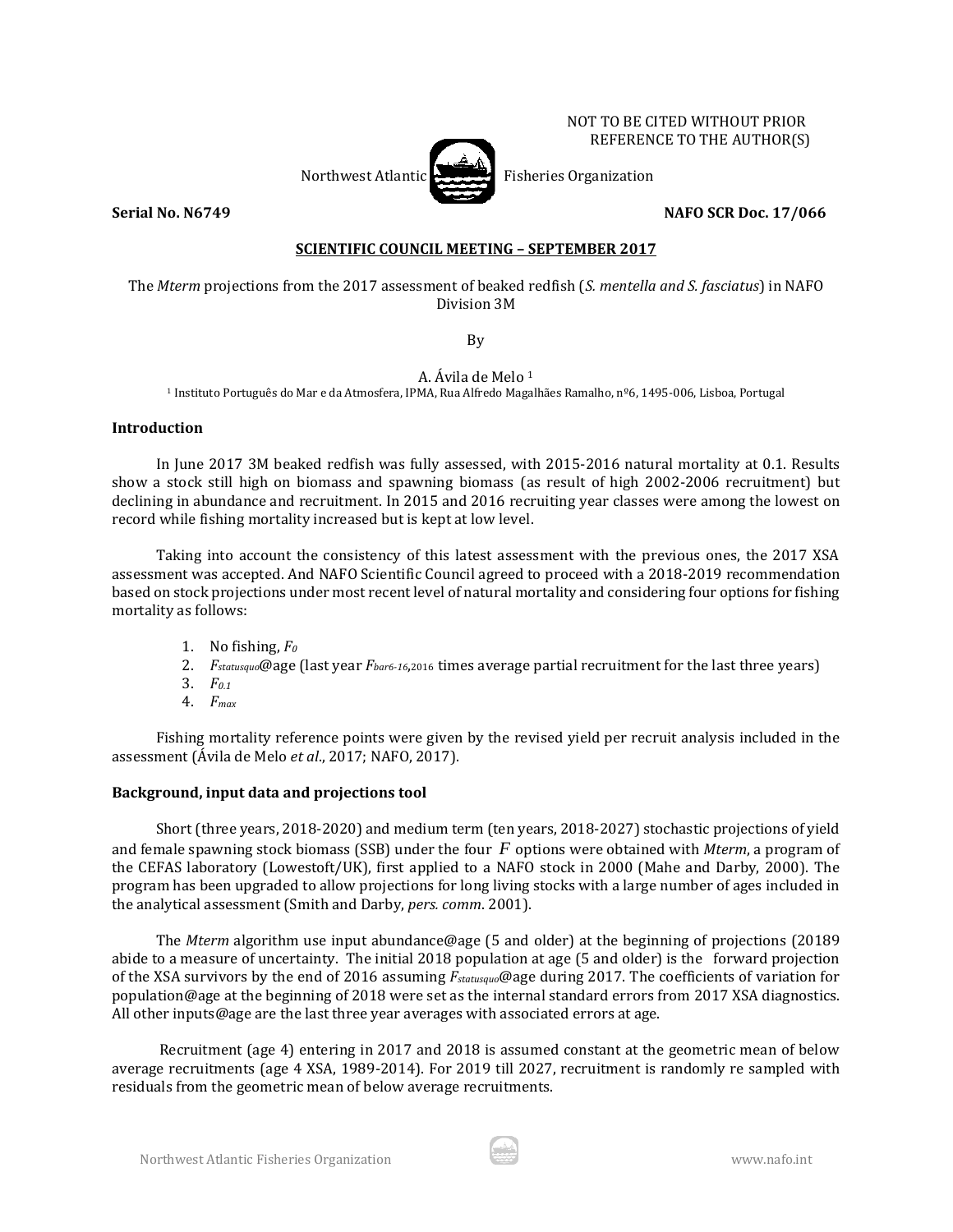Input data were aggregated in two categories of files:

- a. *.srr* stock-recruitment file (Table 1), assuming no stock recruitment relationship and with a random recruitment around the geo-mean of the 1989-2014 recruitments (numbers at age 4, from the 2017 XSA). From the third year of projection onwards, age 4 is given by the re-sampling of the *log* residuals of the 1989-2014 recruitments. The recruitment from last years (2015- 2016) were excluded from average due to greater uncertainty of their estimates.
- b. *.sen* sensitivity file (Table 2), with the all vectors needed to forward projections. Natural mortality was fixed at 0.1 for all ages and years. Other inputs at age (relative fishing mortality, stock and catch weights and maturity ogive) are the last three year averages with associated errors at age. Each  $F$  option was kept constant through projection interval (2018-2027).

## **Results and discussion**

Main results of short term projections for female SSB and yield under several  $\,F$  options and  $\,M\,$  at 0.1  $\,$ are summarized on Table 3, extended to medium term SSB trajectories on Table 4 and Fig. 1 (50‰ie). All F options are suitable to pursue a short term exploitation that will keep SSB by the entry of 2020 at the 2016 high level of 54 000t, if the historical average low level of recruitment prevails. However, from 2020 onwards SSB will start to decline regardless the  $F$  option considered (except no fishing), at faster pace if either one of the two higher options (*Fstatusquo* or Fmax) is implemented. And this decline can be even steeper for all options if instead low recruitments randomly around the historical low average assumed in the projections, extremely low recruitments continue to occur at the minimum most recent level (2015-2016),.

#### **References**

- Ávila de Melo, A., Saborido-Rey, F. , Fabeiro, M., Rábade, S., González Troncoso D., González-Costas, F., Pochtar M., and R. Alpoim (2017). An assessment of beaked redfish (*S. mentella and S. fasciatus*) in NAFO Division 3M, from a biological based approach to recent levels of natural mortality (2011-2016). *NAFO SCR Doc.*  17/032 Ser. No N6687, 69 pp.
- NAFO (2017). Report of the Scientific Council Meeting, 1-15 June 2017, Halifax, Nova Scotia. *NAFO SCS Doc.* 17- 16 Ser. No N6718, 216 pp.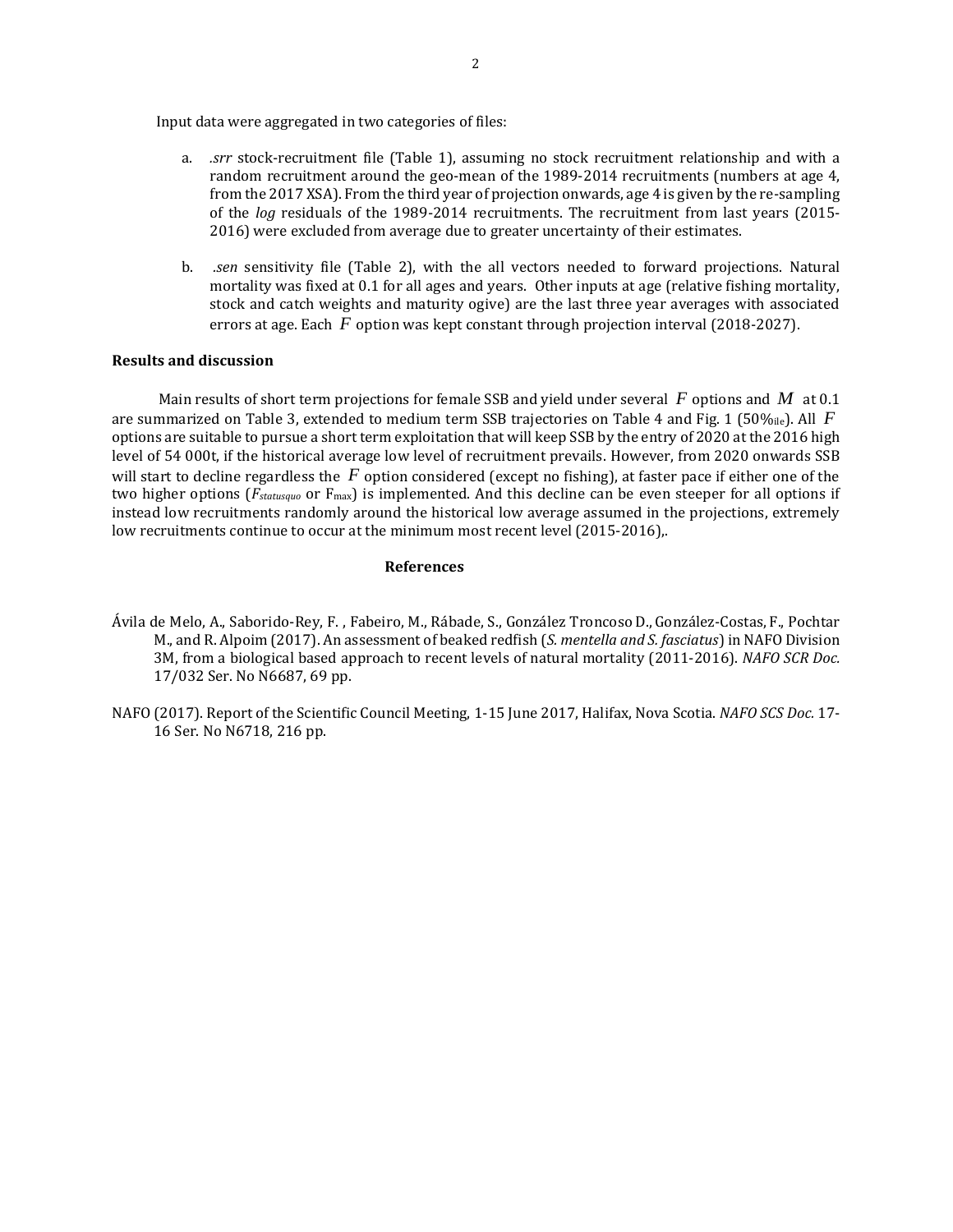Table 1. stock recruitment 2017 Mterm input file

| 5        | Nparams                                            |
|----------|----------------------------------------------------|
| 5        | Geometric mean model                               |
|          | 28.262 1989-2014 age 4 XSA low geomean in millions |
|          | 0.00000E+000                                       |
|          | 0.00000E+000                                       |
| 0        |                                                    |
|          | 0.00000E+000                                       |
| 26       | Ndata log residuals                                |
| 0.657    |                                                    |
| 0.404    |                                                    |
| $-0.176$ |                                                    |
| $-0.252$ |                                                    |
| $-0.129$ |                                                    |
| $-0.129$ |                                                    |
| $-0.020$ |                                                    |
| $-0.765$ |                                                    |
| $-0.542$ |                                                    |
| $-0.626$ |                                                    |
| $-0.178$ |                                                    |
| $-0.048$ |                                                    |
| 0.204    |                                                    |
| 0.733    |                                                    |
| 0.695    |                                                    |
| 0.695    |                                                    |
| 0.695    |                                                    |
| 0.695    |                                                    |
| 0.695    |                                                    |
| 0.695    |                                                    |
| 0.695    |                                                    |
| 0.695    |                                                    |
| 0.695    |                                                    |
| 0.656    |                                                    |
| 0.483    |                                                    |
| $-0.531$ |                                                    |
| 0        | No extra data                                      |
|          |                                                    |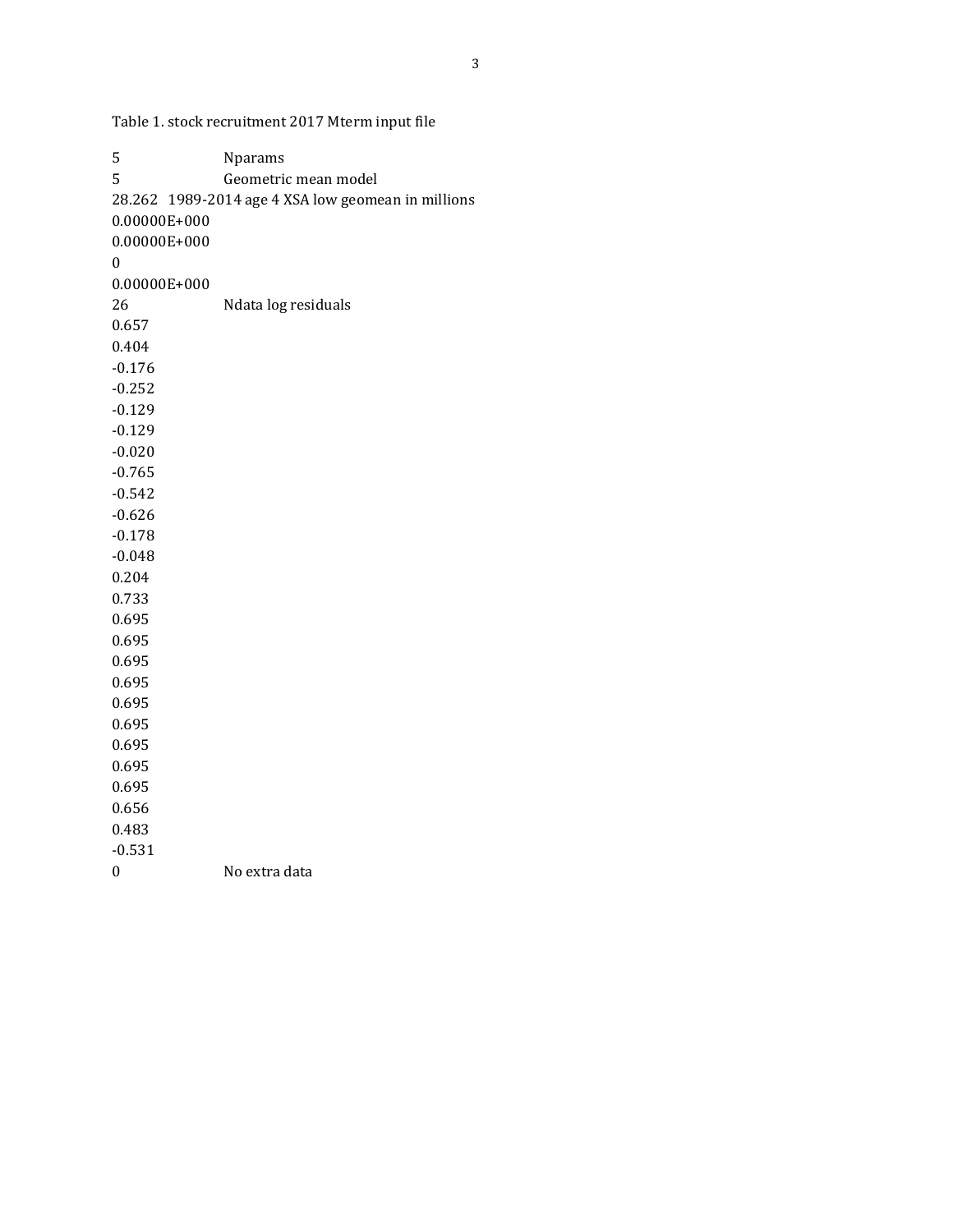|                    |                                      |       |  |                                                       |        |                | Table 2: An explanation of the red.sen file input data with an exploitation pattern corresponding to Fstatusquo |                             |      |                                         |                            |
|--------------------|--------------------------------------|-------|--|-------------------------------------------------------|--------|----------------|-----------------------------------------------------------------------------------------------------------------|-----------------------------|------|-----------------------------------------|----------------------------|
|                    |                                      |       |  | N4=1989-2014 age 4 XSA geometric mean lowrecruitments |        |                |                                                                                                                 |                             |      |                                         |                            |
|                    |                                      |       |  | F@age2017-2019=Fbar2016x averagePR@age2014-2016       |        |                |                                                                                                                 |                             |      |                                         |                            |
|                    |                                      |       |  |                                                       |        |                |                                                                                                                 |                             |      |                                         |                            |
| Name               | Value                                | C.V.  |  | Name                                                  | Value  | C.V.           | Name                                                                                                            | Value                       | C.V. | Name                                    | Value                      |
|                    | Population at age at the             |       |  | <b>Exploitation pattern</b>                           |        |                |                                                                                                                 | <b>Exploitation pattern</b> |      |                                         | <b>Exploitation patter</b> |
|                    | beginning of 2018                    |       |  | (H - Human consumption)                               |        |                | (D - Discards)                                                                                                  |                             |      | (I - Industrials)                       |                            |
| 'N4'               | 28262                                | 0.745 |  | 'sH4'                                                 | 0.2871 | 0.180          | 'sD4'                                                                                                           | 0.00                        | 0.00 | 'sl4'                                   | 0.00                       |
| 'N <sub>5</sub> '  | 19190                                | 0.630 |  | 'sH5'                                                 | 0.7674 | 0.768          | 'sD5'                                                                                                           | 0.00                        | 0.00 | 'sl5'                                   | 0.00                       |
| 'N <sub>6</sub> '  | 2222                                 | 0.518 |  | 'sH <sub>6</sub> '                                    | 0.4328 | 0.447          | 'sD6'                                                                                                           | 0.00                        | 0.00 | 'sl6'                                   | 0.00                       |
| 'N7'               | 1003                                 | 0.394 |  | 'sH7'                                                 | 0.1308 | 0.113          | 'sD7'                                                                                                           | 0.00                        | 0.00 | 'sl7'                                   | 0.00                       |
| 'N8'               | 2899                                 | 0.336 |  | 'sH8'                                                 | 0.0598 | 0.044          | 'sD8'                                                                                                           | 0.00                        | 0.00 | 'sl8'                                   | 0.00                       |
| 'N9'               | 14898                                | 0.299 |  | 'sH9'                                                 | 0.0440 | 0.029          | 'sD9'                                                                                                           | 0.00                        | 0.00 | 'sl9'                                   | 0.00                       |
| 'N10'              | 20278                                | 0.277 |  | 'sH10'                                                | 0.0391 | 0.029          | 'sD10'                                                                                                          | 0.00                        | 0.00 | 'sl10'                                  | 0.00                       |
| 'N11'              | 37373                                | 0.249 |  | 'sH11'                                                | 0.0540 | 0.033          | 'sD11'                                                                                                          | 0.00                        | 0.00 | 'sl11'                                  | 0.00                       |
| 'N12'              | 42022                                | 0.233 |  | 'sH12'                                                | 0.0643 | 0.044          | 'sD12'                                                                                                          | 0.00                        | 0.00 | 'sl12'                                  | 0.00                       |
| 'N13'              | 37987                                | 0.218 |  | 'sH13'                                                | 0.0455 | 0.029          | 'sD13'                                                                                                          | 0.00                        | 0.00 | 's 113'                                 | 0.00                       |
| 'N14'              | 26031                                | 0.207 |  | 'sH14'                                                | 0.0883 | 0.041          | 'sD14'                                                                                                          | 0.00                        | 0.00 | 'sl14'                                  | 0.00                       |
| 'N15'              | 13245                                | 0.202 |  | 'sH15'                                                | 0.1648 | 0.061          | 'sD15'                                                                                                          | 0.00                        | 0.00 | 'sl15'                                  | 0.00                       |
| 'N16'              | 9732                                 | 0.198 |  | 'sH16'                                                | 0.1071 | 0.028          | 'sD16'                                                                                                          | 0.00                        | 0.00 | 'sl16'                                  | 0.00                       |
| 'N17'              | 6231                                 | 0.199 |  | 'sH17'                                                | 0.1841 | 0.045          | 'sD17'                                                                                                          | 0.00                        | 0.00 | 'sl17'                                  | 0.00                       |
| 'N18'              | 4155                                 | 0.185 |  | 'sH18'                                                | 0.1578 | 0.068          | 'sD18'                                                                                                          | 0.00                        | 0.00 | 'sl18'                                  | 0.00                       |
| 'N <sub>19</sub> ' | 3107                                 | 0.185 |  | 'sH19'                                                | 0.1578 | 0.068          | 'sD19'                                                                                                          | 0.00                        | 0.00 | 'sl19'                                  | 0.00                       |
|                    |                                      |       |  |                                                       |        |                |                                                                                                                 |                             |      |                                         |                            |
|                    | Stock weight at age                  |       |  | Catch weight at age                                   |        |                |                                                                                                                 | Catch weight at age         |      |                                         |                            |
|                    |                                      |       |  | (H - Human consumption)                               |        |                | (D - Discards)                                                                                                  |                             |      | Catch weight at ag<br>(I - Industrials) |                            |
| 'WS4'              | 0.121                                | 0.006 |  | 'WH4'                                                 | 0.109  | 0.005          | 'WD4'                                                                                                           | 0.00                        | 0.00 | 'WI4'                                   | 0.00                       |
| 'WS5'              | 0.165                                | 0.003 |  | 'WH5'                                                 | 0.144  | 0.005          | 'WD5'                                                                                                           | 0.00                        | 0.00 | 'WI5'                                   | 0.00                       |
| 'WS6'              | 0.212                                | 0.007 |  | 'WH6'                                                 | 0.174  | 0.004          | 'WD6'                                                                                                           | 0.00                        | 0.00 | 'WI6'                                   | 0.00                       |
| 'WS7'              | 0.273                                | 0.009 |  | 'WH7'                                                 | 0.234  | 0.011          | 'WD7'                                                                                                           | 0.00                        | 0.00 | 'WI7'                                   | 0.00                       |
| 'WS8'              | 0.312                                | 0.003 |  | 'WH8'                                                 | 0.272  | 0.012          | 'WD8'                                                                                                           | 0.00                        | 0.00 | 'WI8'                                   | 0.00                       |
| 'WS9'              | 0.351                                | 0.007 |  | 'WH9'                                                 | 0.328  | 0.017          | 'WD9'                                                                                                           | 0.00                        | 0.00 | 'WI9'                                   | 0.00                       |
|                    |                                      |       |  | 'WH10'                                                |        |                | 'WD10'                                                                                                          |                             |      | 'WI10'                                  |                            |
| 'WS10'<br>'WS11'   | 0.402                                | 0.015 |  | 'WH11'                                                | 0.394  | 0.037<br>0.028 |                                                                                                                 | 0.00                        | 0.00 |                                         | 0.00                       |
|                    | 0.404                                | 0.013 |  |                                                       | 0.404  |                | 'WD11'                                                                                                          | 0.00                        | 0.00 | 'WI11'<br>'WI12'                        | 0.00                       |
| 'WS12'             | 0.434                                | 0.013 |  | 'WH12'                                                | 0.439  | 0.042          | 'WD12'                                                                                                          | 0.00                        | 0.00 |                                         | 0.00                       |
| 'WS13'             | 0.459                                | 0.032 |  | 'WH13'                                                | 0.449  | 0.033          | 'WD13'                                                                                                          | 0.00                        | 0.00 | 'WI13'                                  | 0.00                       |
| 'WS14'             | 0.507                                | 0.037 |  | 'WH14'                                                | 0.486  | 0.056          | 'WD14'                                                                                                          | 0.00                        | 0.00 | 'WI14'                                  | 0.00                       |
| 'WS15'             | 0.511                                | 0.051 |  | 'WH15'                                                | 0.525  | 0.053          | 'WD15'<br>'WD16'                                                                                                | 0.00                        | 0.00 | 'WI15'                                  | 0.00                       |
| 'WS16'             | 0.564                                | 0.077 |  | 'WH16'                                                | 0.552  | 0.025          | 'WD17'                                                                                                          | 0.00                        | 0.00 | 'WI16'                                  | 0.00                       |
| 'WS17'             | 0.590                                | 0.054 |  | 'WH17'                                                | 0.599  | 0.088          |                                                                                                                 | 0.00                        | 0.00 | 'WI17'                                  | 0.00                       |
| 'WS18'             | 0.609                                | 0.085 |  | 'WH18'                                                | 0.557  | 0.051          | 'WD18'                                                                                                          | 0.00                        | 0.00 | 'WI18'                                  | 0.00                       |
| 'WS19'             | 0.679                                | 0.066 |  | 'WH19'                                                | 0.793  | 0.022          | 'WD19'                                                                                                          | 0.00                        | 0.00 | 'WI19'                                  | 0.00                       |
|                    |                                      |       |  |                                                       |        |                |                                                                                                                 |                             |      |                                         |                            |
|                    | Natural mortality at age             |       |  | <b>Maturity</b>                                       |        |                |                                                                                                                 |                             |      |                                         |                            |
| 'M4'               | 0.1                                  | 0.00  |  | 'MT4'                                                 | 0.006  | 0.003          |                                                                                                                 |                             |      |                                         |                            |
| 'M5'               | 0.1                                  | 0.00  |  | 'MT5'                                                 | 0.020  | 0.004          |                                                                                                                 |                             |      |                                         |                            |
| 'M6'               | 0.1                                  | 0.00  |  | 'MT6'                                                 | 0.047  | 0.017          |                                                                                                                 |                             |      |                                         |                            |
| 'M7'               | 0.1                                  | 0.00  |  | 'MT7'                                                 | 0.134  | 0.102          |                                                                                                                 |                             |      |                                         |                            |
| 'M8'               | 0.1                                  | 0.00  |  | 'MT8'                                                 | 0.245  | 0.176          |                                                                                                                 |                             |      |                                         |                            |
| 'M9'               | 0.1                                  | 0.00  |  | 'MT9'                                                 | 0.373  | 0.195          |                                                                                                                 |                             |      |                                         |                            |
| 'M10'              | 0.1                                  | 0.00  |  | 'MT10'                                                | 0.528  | 0.208          |                                                                                                                 |                             |      |                                         |                            |
| 'M11'              | 0.1                                  | 0.00  |  | 'MT11'                                                | 0.549  | 0.121          |                                                                                                                 |                             |      |                                         |                            |
| 'M12'              | 0.1                                  | 0.00  |  | 'MT12'                                                | 0.605  | 0.120          |                                                                                                                 |                             |      |                                         |                            |
| 'M13'              | 0.1                                  | 0.00  |  | 'MT13'                                                | 0.614  | 0.130          |                                                                                                                 |                             |      |                                         |                            |
| 'M14'              | 0.1                                  | 0.00  |  | 'MT14'                                                | 0.664  | 0.054          |                                                                                                                 |                             |      |                                         |                            |
| 'M15'              | 0.1                                  | 0.00  |  | 'MT15'                                                | 0.707  | 0.218          |                                                                                                                 |                             |      |                                         |                            |
| 'M16'              | 0.1                                  | 0.00  |  | 'MT16'                                                | 0.753  | 0.216          |                                                                                                                 |                             |      |                                         |                            |
| 'M17'              | 0.1                                  | 0.00  |  | 'MT17'                                                | 0.721  | 0.221          |                                                                                                                 |                             |      |                                         |                            |
|                    |                                      |       |  |                                                       |        |                |                                                                                                                 |                             |      |                                         |                            |
| 'M18'              | 0.1                                  | 0.00  |  | 'MT18'                                                | 0.752  | 0.182          |                                                                                                                 |                             |      |                                         |                            |
| 'M19'              | 0.1                                  | 0.00  |  | 'MT19'                                                | 0.790  | 0.237          |                                                                                                                 |                             |      |                                         |                            |
|                    |                                      |       |  |                                                       |        |                |                                                                                                                 |                             |      |                                         |                            |
|                    | Natural mortality multiplier in year |       |  | Effort multiplier in year                             |        |                |                                                                                                                 |                             |      |                                         |                            |
|                    |                                      |       |  | (H - Human consumption)                               |        |                |                                                                                                                 |                             |      |                                         |                            |
| 'K2016'            | $\mathbf{1}$                         | 0.0   |  | 'HF2014'                                              | 1.0    | 0.0            |                                                                                                                 |                             |      |                                         |                            |
| 'K2017'            | 1                                    | 0.0   |  | 'HF2015'                                              | 1.0    | 0.0            |                                                                                                                 |                             |      |                                         |                            |
| 'K2018'            | 1                                    | 0.0   |  | 'HF2016'                                              | 1.0    | 0.0            |                                                                                                                 |                             |      |                                         |                            |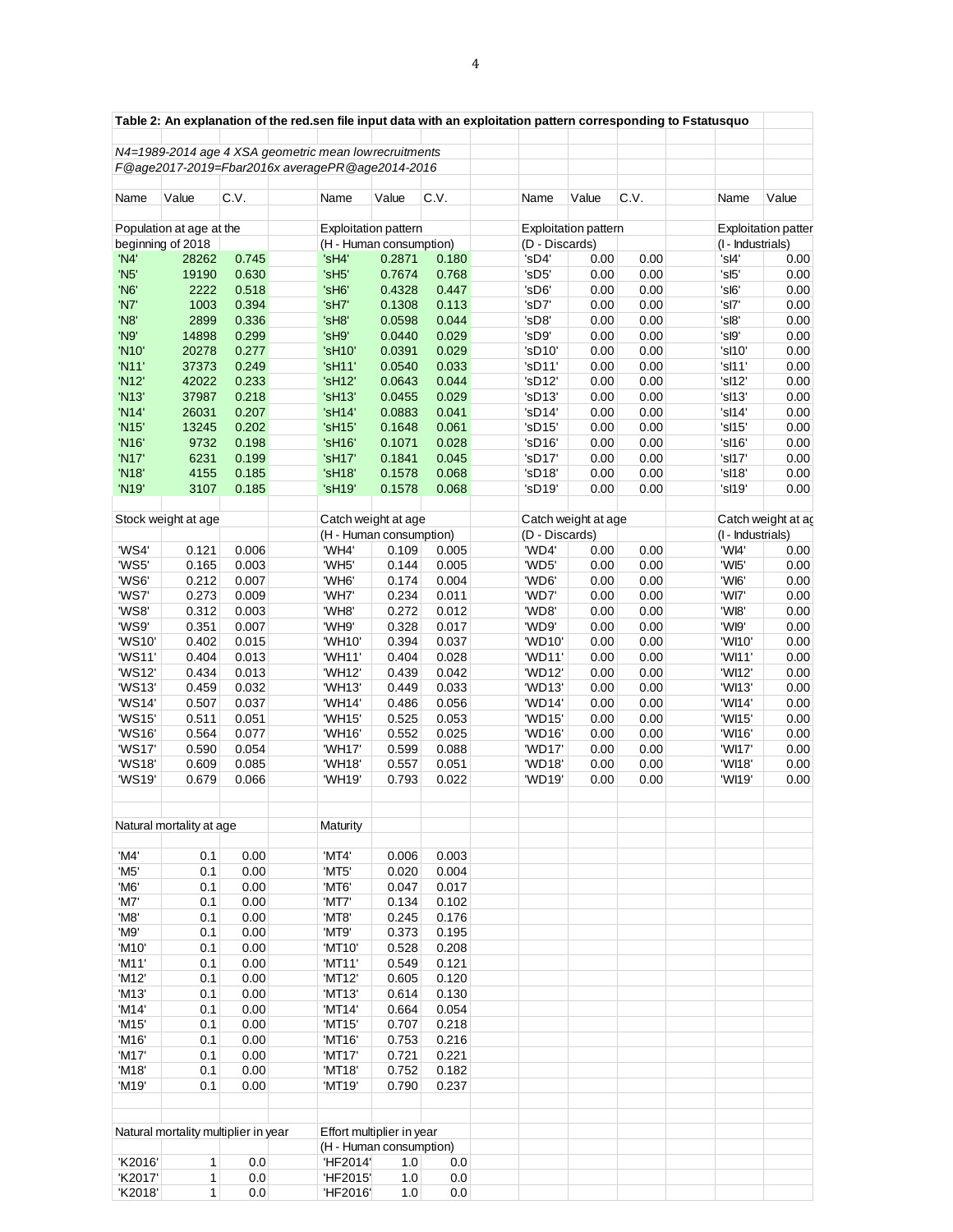| Table 3: Female SSB at the beginning 2020 (50th %ile) and |                                                            |
|-----------------------------------------------------------|------------------------------------------------------------|
|                                                           | average 2018-2019 yield under four F options and M at 0.10 |

| <b>SSB</b><br>2020 <sub>50th</sub> % ile  |       | F <sub>0</sub><br>64977 | F <sub>2016</sub><br>53964 | $F_{0.1}$<br>58437 | $F_{\text{max}}$<br>53319 |
|-------------------------------------------|-------|-------------------------|----------------------------|--------------------|---------------------------|
| 2020 <sub>25th</sub> % ile<br>2016        | 54017 | 60681                   | 50347                      | 54611              | 49747                     |
| Yield beaked redfish<br>2018-2019<br>2016 | 6232  | F0                      | F <sub>2016</sub><br>10248 | $F_{0.1}$<br>5778  | $F_{\text{max}}$<br>10230 |
| <b>TAC</b><br>2018-2019<br>2016           | 7000  | F0                      | F <sub>2016</sub><br>12092 | $F_{0.1}$<br>6817  | $F_{\text{max}}$<br>12070 |

average beaked redfish proportion in the 2015-20163M redfish catch 0.85

Table 4: SSB 50% probability profiles under under four

F options and M at 0.10, 2018-2027.

| Year | SSB 50th %ile  |                   |           |                  |  |  |  |
|------|----------------|-------------------|-----------|------------------|--|--|--|
|      | F <sub>0</sub> | F <sub>2016</sub> | $F_{0.1}$ | $F_{\text{max}}$ |  |  |  |
| 2018 | 61784          | 61809             | 61811     | 61811            |  |  |  |
| 2019 | 63682          | 58639             | 60683     | 58145            |  |  |  |
| 2020 | 64977          | 53964             | 58437     | 53319            |  |  |  |
| 2021 | 66506          | 48941             | 56080     | 48334            |  |  |  |
| 2022 | 68144          | 43285             | 53160     | 42883            |  |  |  |
| 2023 | 70718          | 37935             | 50604     | 37931            |  |  |  |
| 2024 | 72731          | 32700             | 47748     | 33144            |  |  |  |
| 2025 | 74604          | 28094             | 45023     | 28908            |  |  |  |
| 2026 | 75751          | 24086             | 42245     | 25227            |  |  |  |
| 2027 | 76416          | 20761             | 39693     | 22180            |  |  |  |